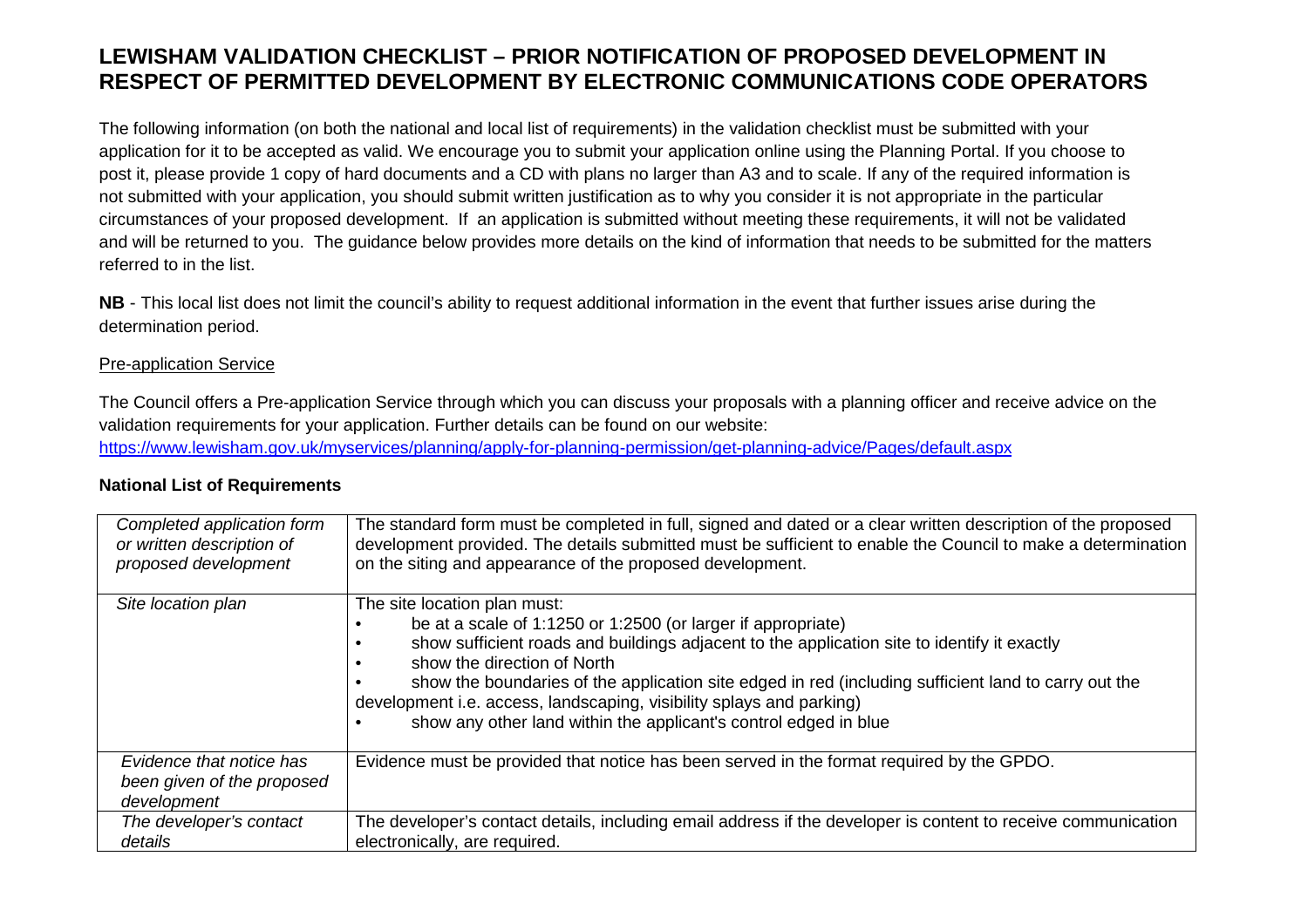| The appropriate fee | Please follow this link which sets out the fee structure and guidance on exempt applications:                                                                                                                                                                                                                                                                                                                                                                                                                                                                                                                                                                                                                                                                                                                                                             |
|---------------------|-----------------------------------------------------------------------------------------------------------------------------------------------------------------------------------------------------------------------------------------------------------------------------------------------------------------------------------------------------------------------------------------------------------------------------------------------------------------------------------------------------------------------------------------------------------------------------------------------------------------------------------------------------------------------------------------------------------------------------------------------------------------------------------------------------------------------------------------------------------|
|                     | https://www.lewisham.gov.uk/myservices/planning/apply-for-planning-permission/Download-                                                                                                                                                                                                                                                                                                                                                                                                                                                                                                                                                                                                                                                                                                                                                                   |
|                     | forms/Pages/default.aspx                                                                                                                                                                                                                                                                                                                                                                                                                                                                                                                                                                                                                                                                                                                                                                                                                                  |
|                     | Each application must have a separate fee, we do not accept one fee for several applications at different<br>addresses. If you are submitting your application through the Planning Portal or another on-line application<br>submission service, you can pay online at the same time. However, if you submitting an application directly to<br>us, via email or post, you can make a payment by debit or credit card over the telephone by calling us on 020<br>8314 7400 between 9:00 and 17:00, Monday to Friday. Alternatively, we can contact you for payment if you<br>endorse either panel 1 or 2 of the application form (depending on who we should contact for payment) with<br>"Card Payment required". Please also ensure the correct contact telephone number has been entered on the<br>form. We will then telephone you to collect payment. |
|                     | You can pay with most debit or credit cards, except Diners Club and American Express. We no longer accept<br>cheques, unless this has been pre-agreed with us.                                                                                                                                                                                                                                                                                                                                                                                                                                                                                                                                                                                                                                                                                            |

## **Local List of Requirements**

| Plans and drawings necessary | Minimum requirements                                                                                        |
|------------------------------|-------------------------------------------------------------------------------------------------------------|
| to describe the proposed     |                                                                                                             |
| scheme                       | Block Plans: existing and proposed at 1:500 scale                                                           |
|                              | Floor Plans: existing and proposed, including roof plans, at 1:50 or 1:100 scale                            |
|                              | Elevations: existing and proposed at 1:50 or 1:100 scale                                                    |
|                              | Sections: showing finished floor and site levels at 1:50 or 1:100 scale                                     |
|                              | Street elevations: showing proposal in relation to streetscene at 1:50 or 1:100                             |
|                              | Site sections: showing the proposal in relation to adjoining buildings and spaces                           |
|                              |                                                                                                             |
|                              | General plan requirements                                                                                   |
|                              | All submitted plans and drawings must:                                                                      |
|                              | - include a title and drawing number (with the relevant revision number as necessary)                       |
|                              | - show the direction of north                                                                               |
|                              | - be drawn to an identified metric scale (e.g. $1:50$ , $1:100$ , $1:200$ )                                 |
|                              | - include key written dimensions and a scale bar showing a length of 1 metre and 10 metres                  |
|                              | - state at which paper size the scale applies e.g. scale 1:200 at A3                                        |
|                              | - show the proposed development in relation to the site boundaries and other existing buildings on the site |
|                              | - show the proposed and existing situation on separate drawings.                                            |
|                              |                                                                                                             |